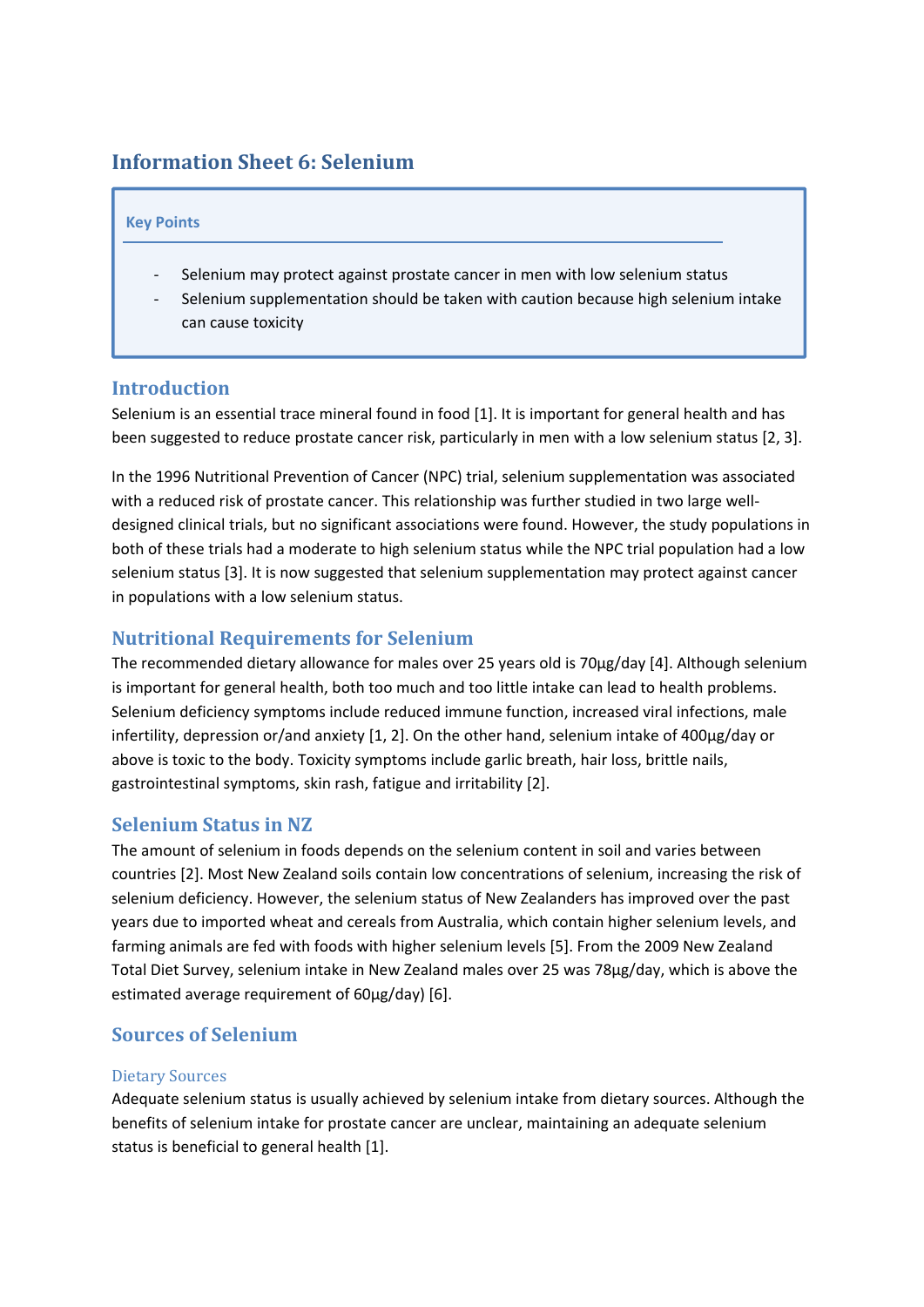Major sources of selenium include [1, 2]:

- ‐ Brazil nuts
- ‐ Organ meat eg. liver, kidney
- Seafood eg. crab, shellfish, fish
- ‐ Egg
- ‐ Imported cereals

Minor sources of selenium include [1, 2]:

- ‐ Cruciferous vegetables eg. broccoli, cabbage, cauliflower
- **Garlic**
- ‐ Mushrooms

### Selenium Supplements

Selenium is also available in the form of supplements [2]. Currently, selenium supplementation is not clinically recommended for men with prostate cancer. High levels of selenium supplementation may also have toxic effects, supported by an increased risk of diabetes as shown in the selenium supplementation trials [3].

**NB: Due to the risk of toxicity, selenium supplements should be taken with caution and as advised by your doctor.**

### **Summary of Research**

Results from the Nutritional Prevention Cancer (NPC) trial suggested that 200µg/day selenium supplementation significantly reduced prostate cancer risk by 50% [7]. The potential for selenium supplementation to protect against prostate cancer was then further investigated in two large welldesigned clinical trials: the Selenium Vitamin E Cancer Prevention Trial (SELECT) and the Phase III trial of selenium to prevent prostate cancer in men with high‐grade prostatic intraepithelial neoplasia (HGPIN trial). In both trials, selenium supplementation of 200µg/day did not significantly reduce the risk of prostate cancer [8, 9].

Several explanations are given for the lack of association seen in SELECT and the HGPIN trial. One explanation is the difference in selenium status between the study populations. While the NPC trial included men with low to moderate selenium levels (median 113ng/mL), SELECT and HGPIN trial included men with moderate to high selenium levels (median >130ng/mL) [8, 9]. Furthermore, in the NPC trial, significant reduction in prostate cancer risk was only seen in men with blood selenium concentrations <123.2 ng/mL. 78% of men in SELECT were over this threshold [9]. Therefore, it is now suggested that selenium supplementation only has a protective effect in men with low selenium status. A recent study in a low-selenium population supports this. In this study, higher toenail selenium, which reflects higher selenium intake, was associated with up to 76% reduction in prostate cancer risk [10]. However, further studies in low‐selenium populations are required to investigate this relationship.

Another explanation for the discrepancy in results is the type of selenium supplements used. The NPC trial used selenized yeast while SELECT and the HGPIN trial used pure selenomethionine [8, 9]. Although, the main component of selenized yeast is thought to be selenomethionine, there are other selenium compounds present which may play a role in prostate cancer risk [2, 8].